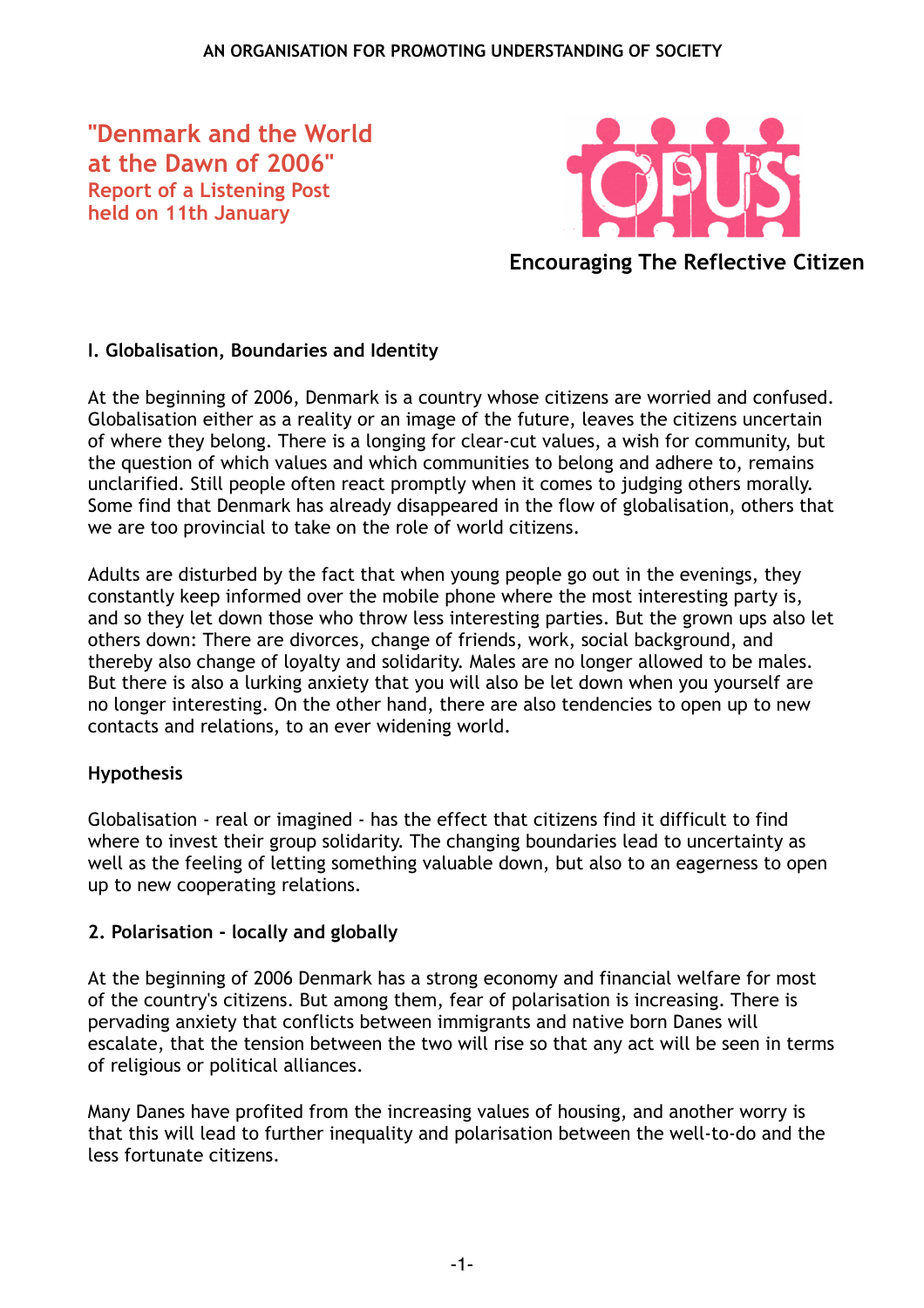In the context of politics on a world scale, but also in everyday situations, it is hard to have confidence in the powerful agents' ability to handle issues like terrorism, the Middle East crisis and the Third World sensibly.

Fear of polarisation also seems to create paralysis. By taking a stand, one risks being positioned in one category or the other where one might become the target of hateful attacks and, moreover, not feel at home.

# **Hypothesis**

As the split in the Danish welfare system between the well-to-do and those who are with limited access to the desired resources, there are feelings among *the haves* of guilt, shame, worry and a fear of the *have-nots'* angry attacks. The fear of polarisations and divisions as well as a violent escalation of the antagonistic relations between ethnic groups and between the privileged and the less privileged, makes it dangerous to take a stand, and so people say one thing and do something else. By being untrustworthy, the privileged part of the population contributes to the very polarisation they fear.

### **3. Culture in Decline**

The bourgeois society in its late modern version is seen as a culture in decline. The laborious task of creating systems in the modern civilization to ensure the individual's civic rights, their freedom of speech and justice for all, seem to be eroding.

There is a general and deeply felt need of ideologies or common norms which can clearly point out what is right and wrong, present durable values that are to the benefit all groups in society. Without such norms, social concern is without fix points for where to start and for what can be usefully done.

USA - who is Denmark's ally in several respects which include the war in Iraq - seems to be on the way to bringing the western world back to the middle ages. Influential political-religious groupings fight to reintroduce Christian dogmatism based on the Story of the Creation in class rooms, and position Darwinism as heresy. At the same time the war on terror is used as an alibi for a permanent state of emergency where the basic human rights are dispensed with, i.e. the rights which the war on terror are meant to protect.

In many respects the Danish government lies in the in the wake of the Bush administration: extensive powers are given to the intelligence service. On one hand a feeling of a Danish national identity is cultivated in various cultural projects, and on the other the government does not find it necessary to speak up against the atrocities carried out in the camp of Guantanamo where an absurd form of intelligence service is carried out in third part countries in which intelligence is brought forward through the torture of citizens, randomly chosen.

Terror generates uncertainty, and this contributes to a general sinister atmosphere. The ground on which you were supposed to stand and defend yourself, seems to be rotting away. When a big and rich nation as USA does not have the courage and patience to stick to their agreed constitutional rights, and furthermore, is reluctant to follow UN dictates in stead of being in the front, defending peace and collaboration, it is as if one's parents abdicate.